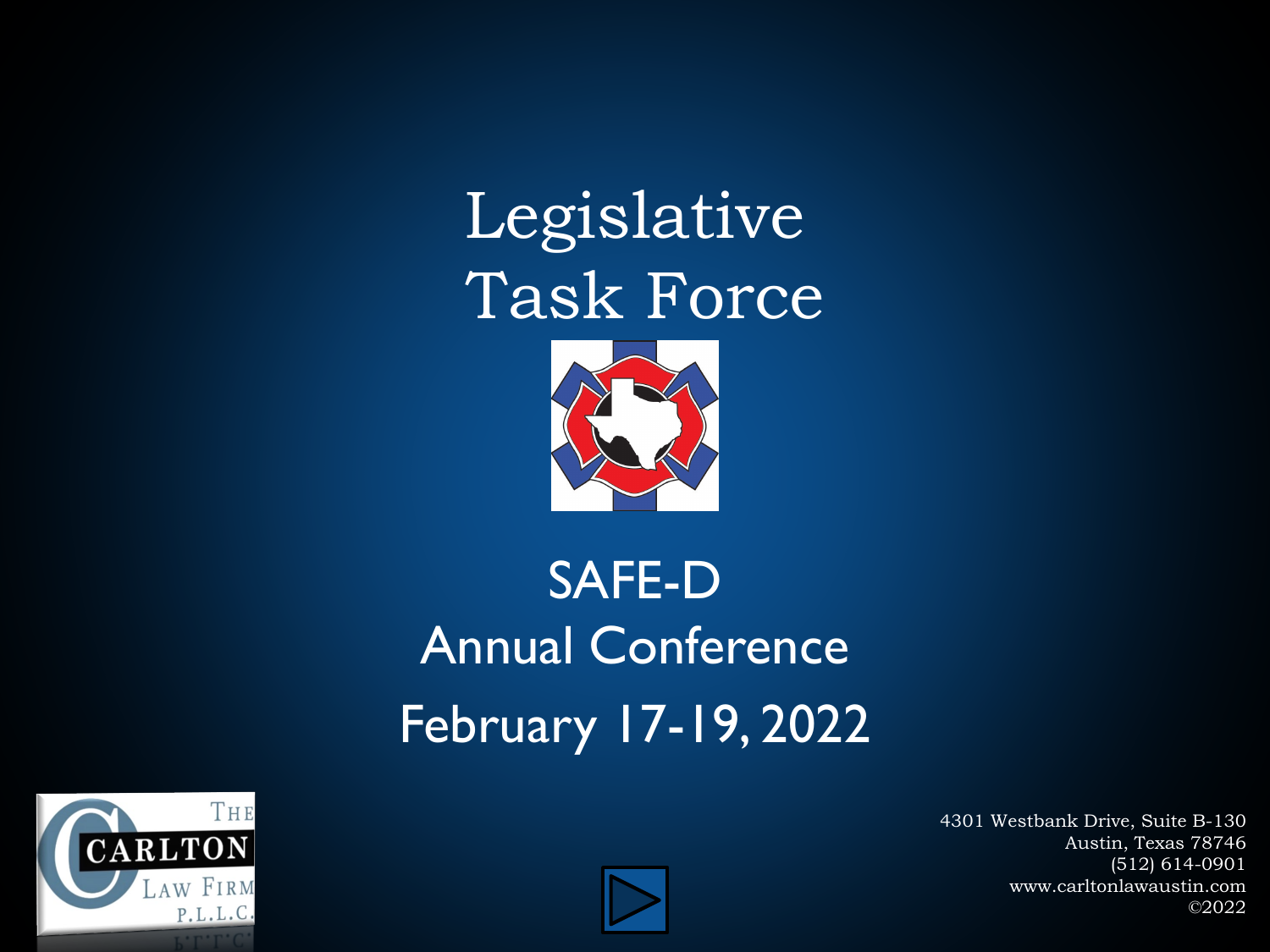# *Welcome!*

- 3:30 pm SAFE-D Legislative Caucuses
- 3:50pm Caucus Presentations to Conferees
- 4:10pm Conferee Debates
- 4:25pm Issue Voting and Ranking
- 4:30pm Adjourn

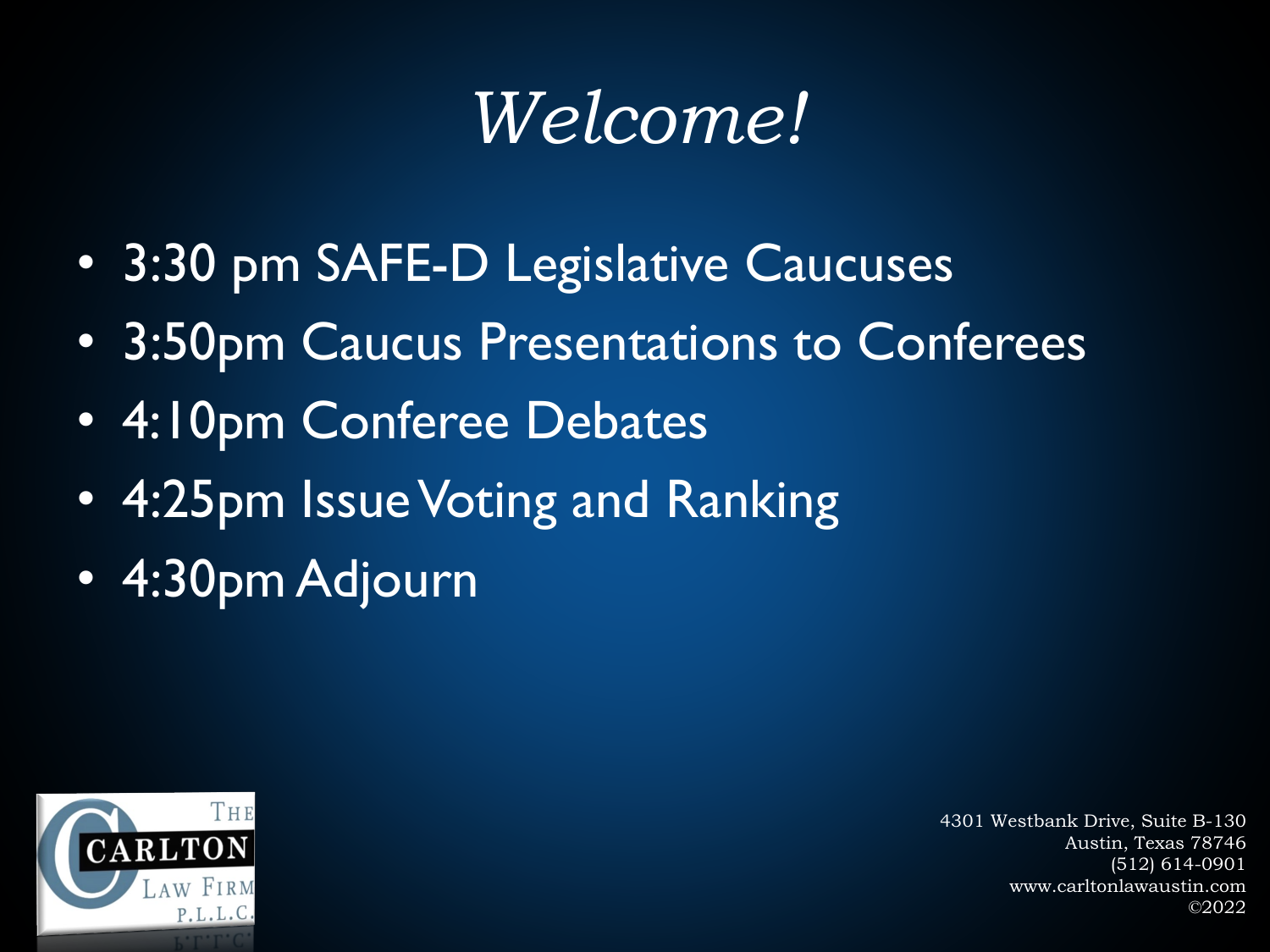## **SAFE-D LEGISLATIVE CAUCUSES**

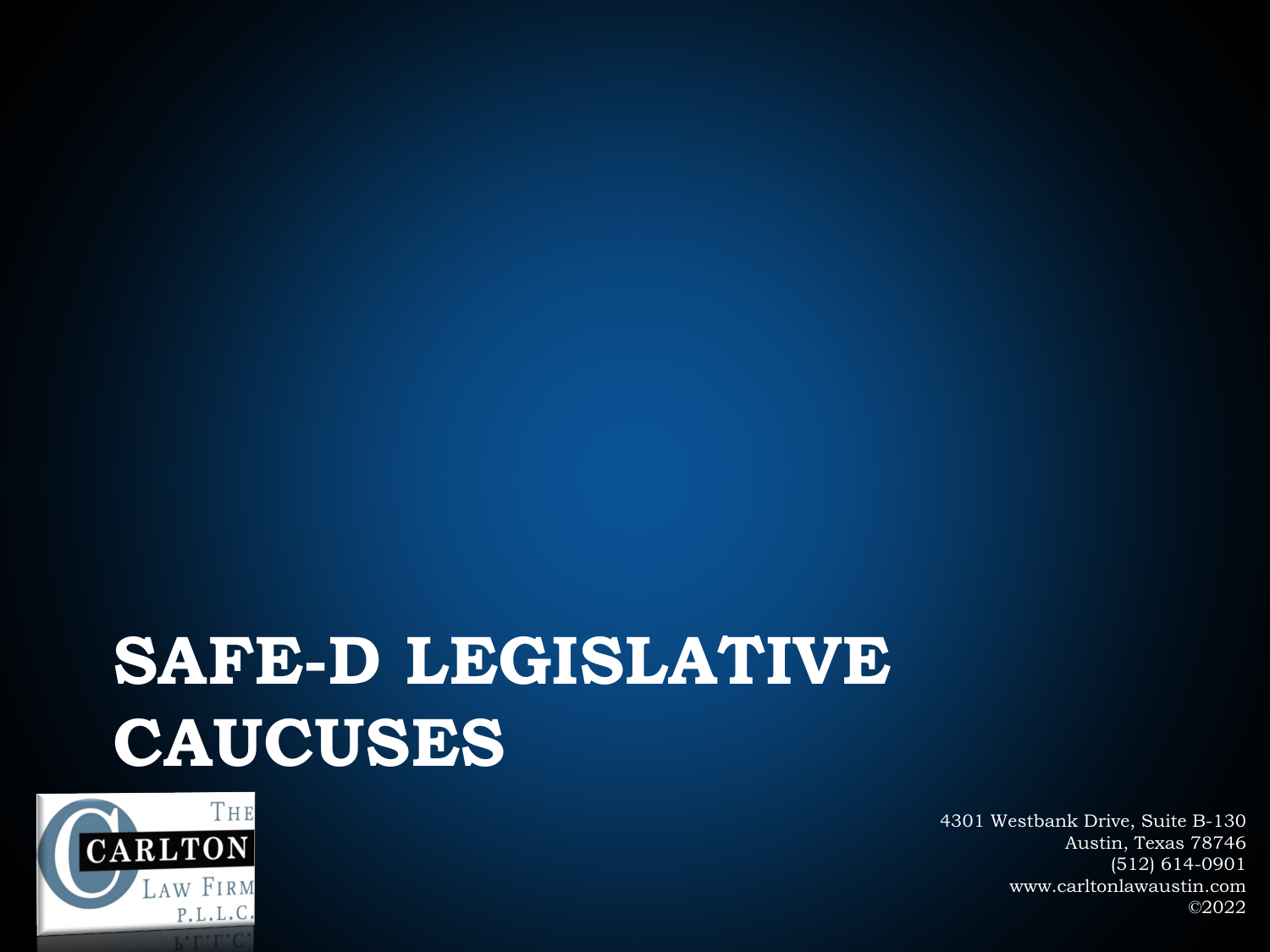## SAFE-D Caucuses

- Six Caucus Committees
	- Municipal Issues
	- Sales Tax Issues
	- Service Provider Issues
	- Property Tax Issues
	- Government Transparency
	- ESD Services

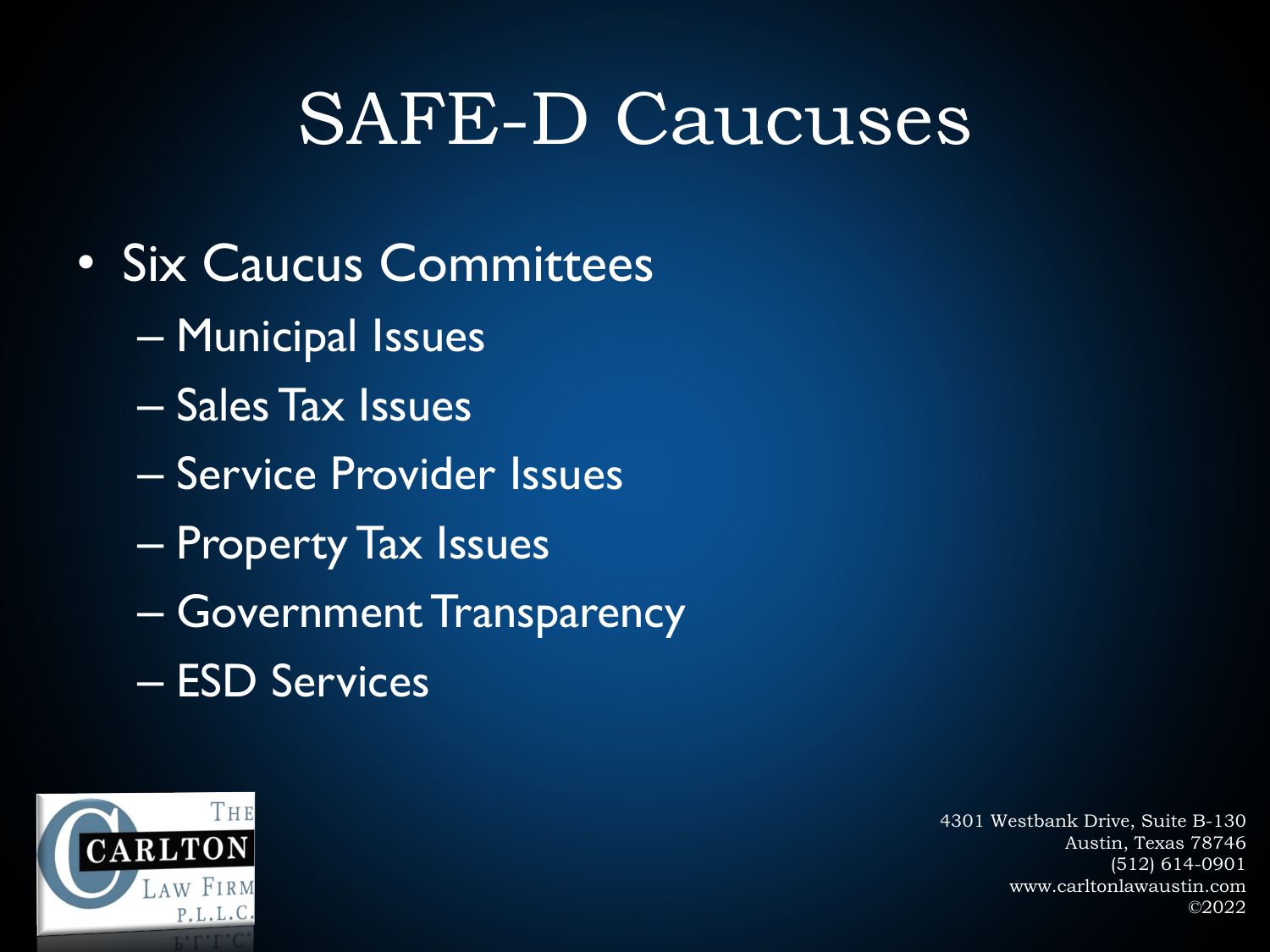## SAFE-D Caucuses

- Max Eight Members per caucus group
- Each caucus elects Chair

» Chair will present Committee Report to Conference

- Follow Roberts Rules of Order for debate
- May inquire of Legislative Counsel
- Raise issues
- Debate most significant
- Caucus ranks most significant issues
- Must be completed by 3:45PM

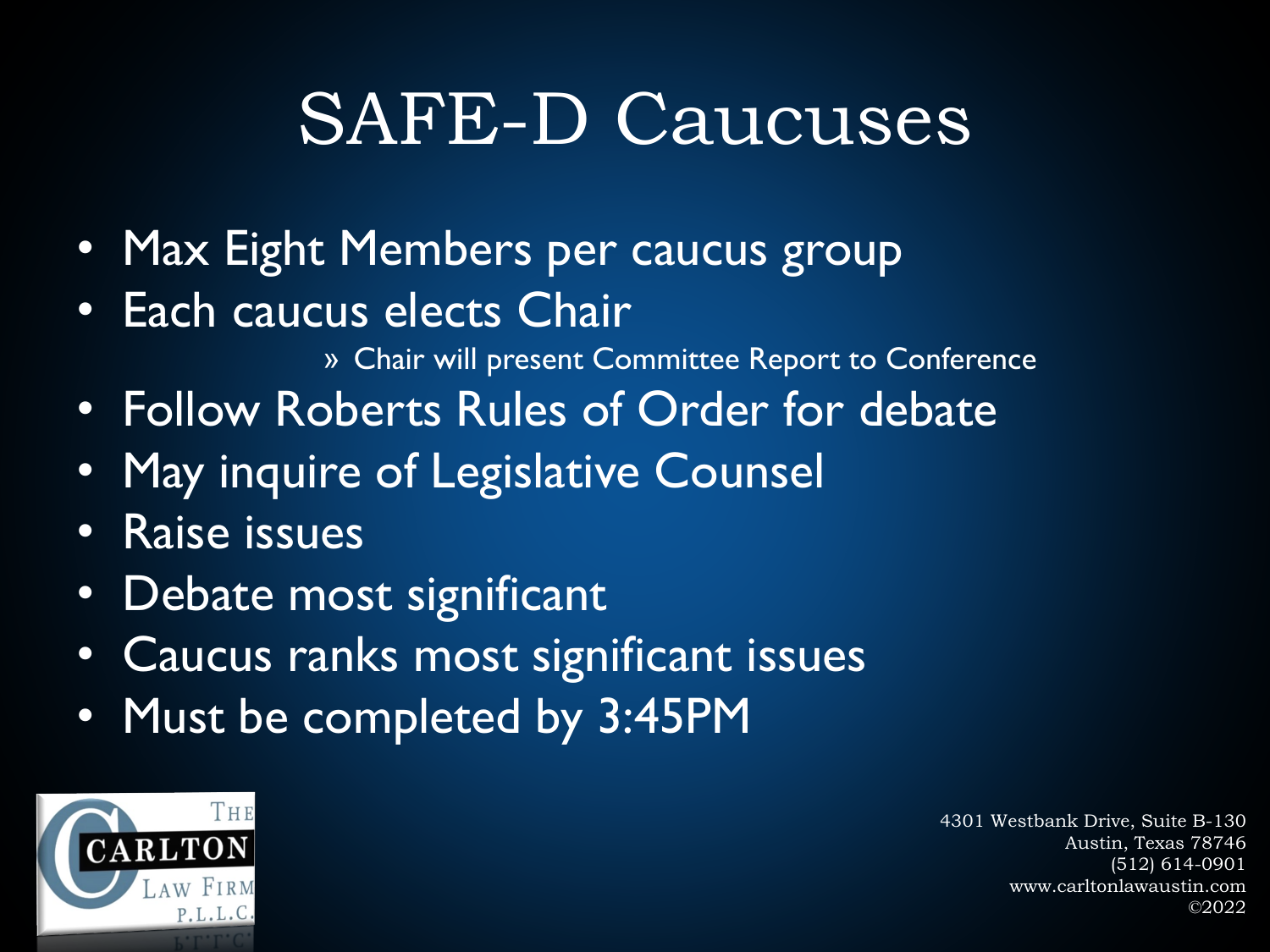# Caucus Drafting

- Caucuses prepare written recommendations for presentation to conferees
- Must be completed by 3:50PM

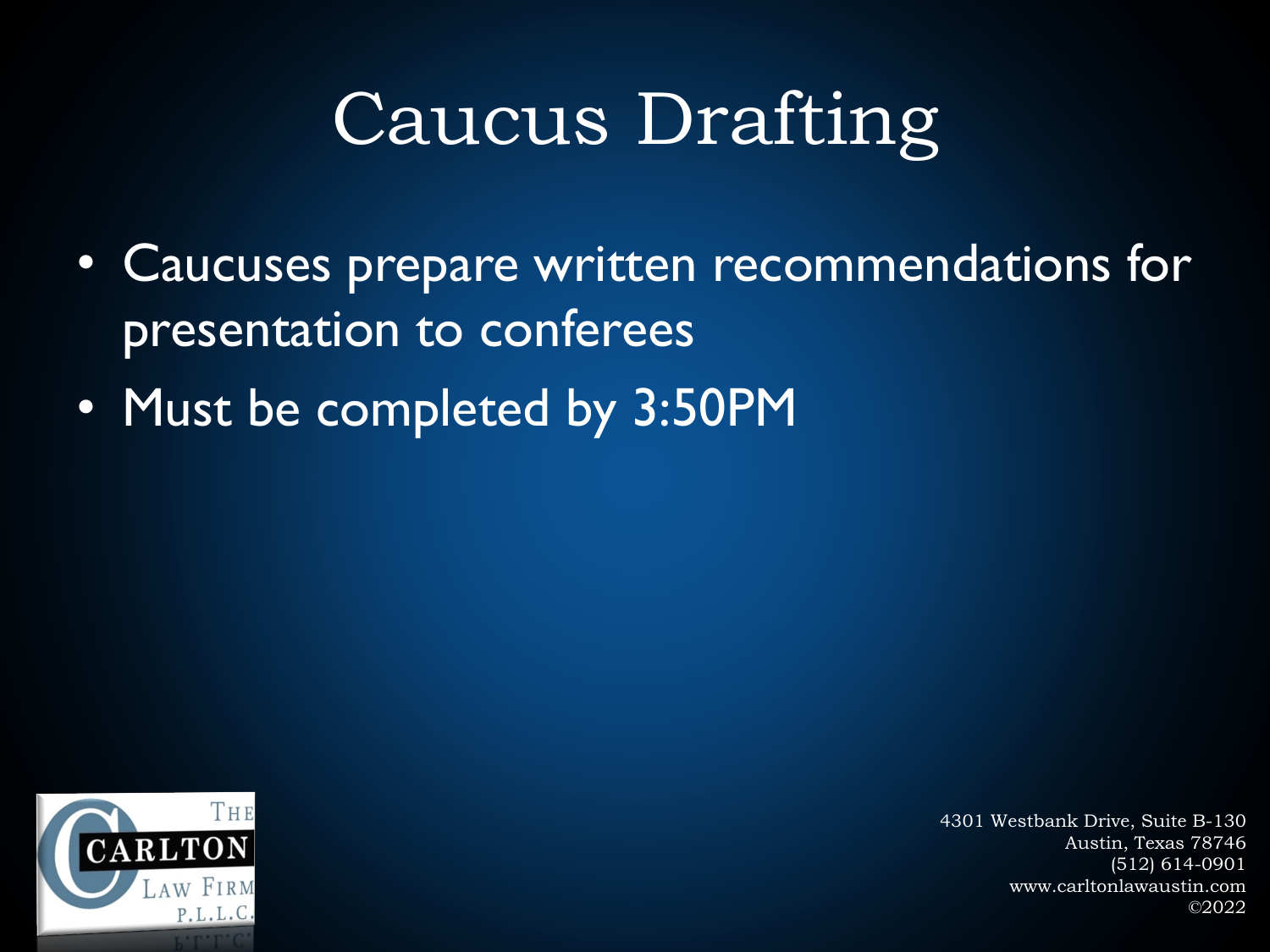#### Caucus Issues

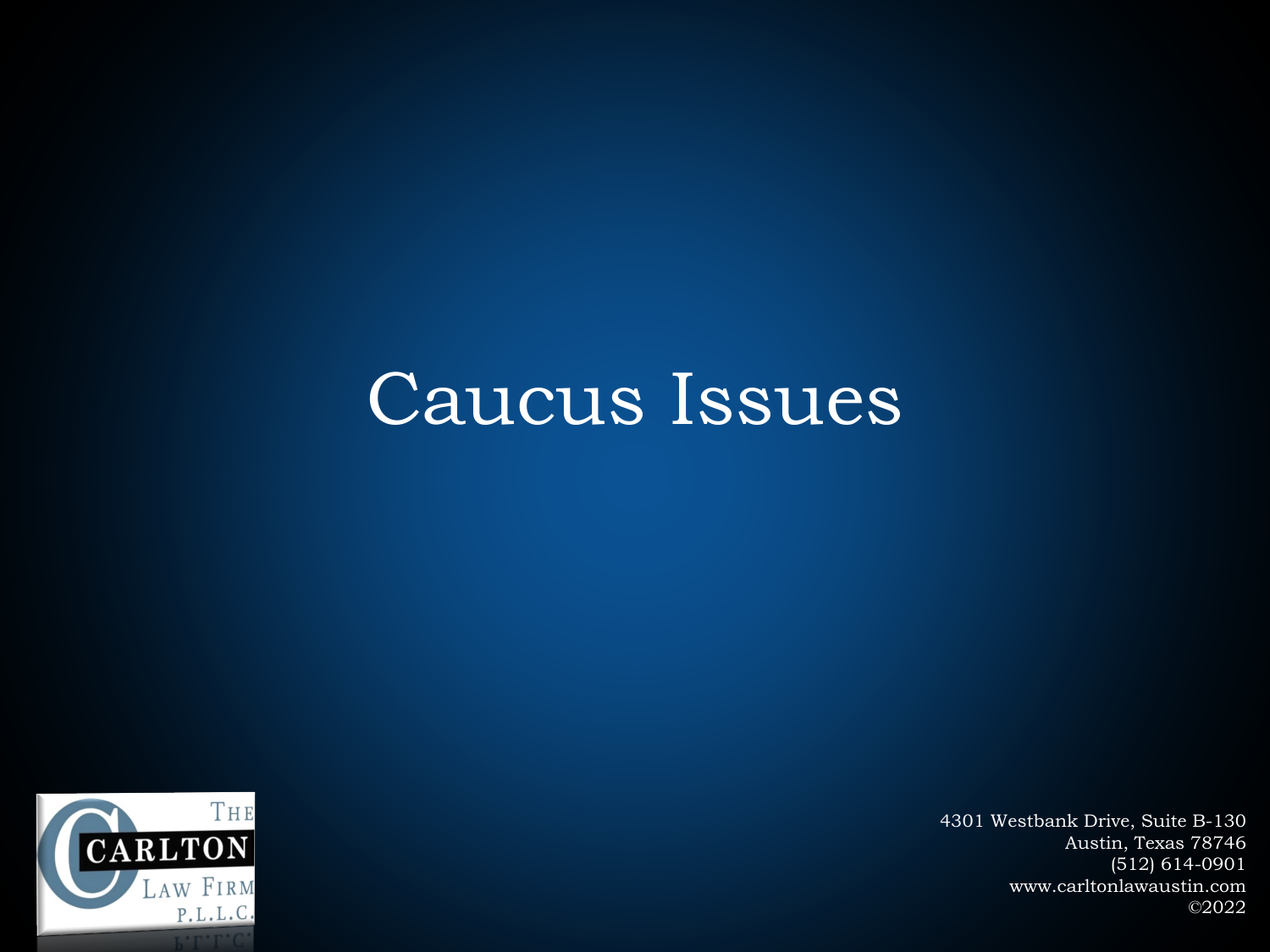Municipal Annexation & Municipal Issues Caucus

- Guaranteed Service/Coverage of the Annexed Area by the City?
- Should municipalities already in an ESD be able to withdraw? Arguments for/against?
- Other Issues?

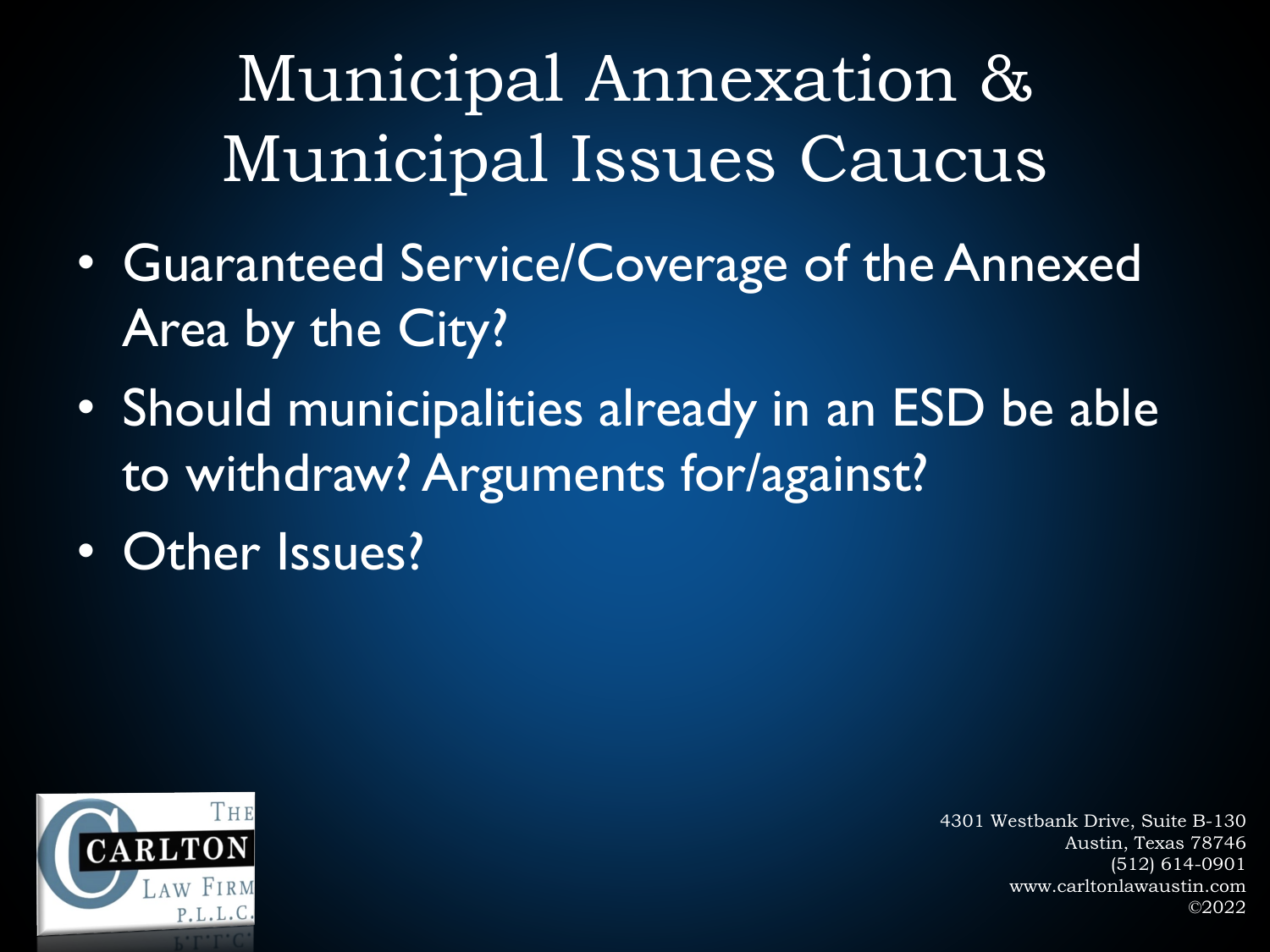## Sales Tax Caucus

- Should ESDs be allowed to exceed 8.25% in an area?
- Sales tax agreements with other local jurisdictions? How do you keep the peace?
- Other Issues?

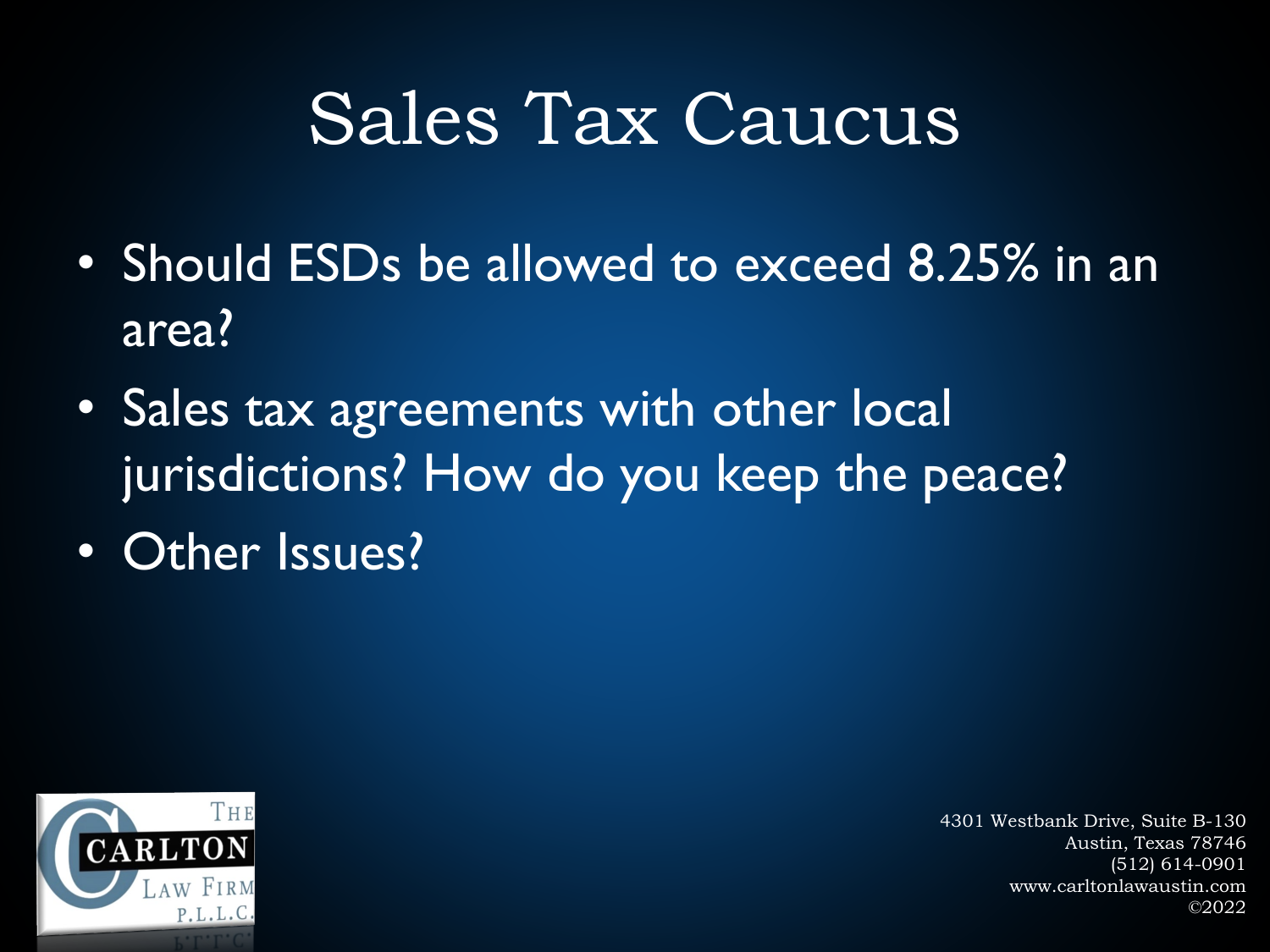## Service Provider Relations Caucus

- Should service provider members be allowed to serve on the ESD Board? What level of conflict of interest is too much?
- How should ESDs with Multiple Service Providers be working? Any legislative fixes?
- Other Issues?

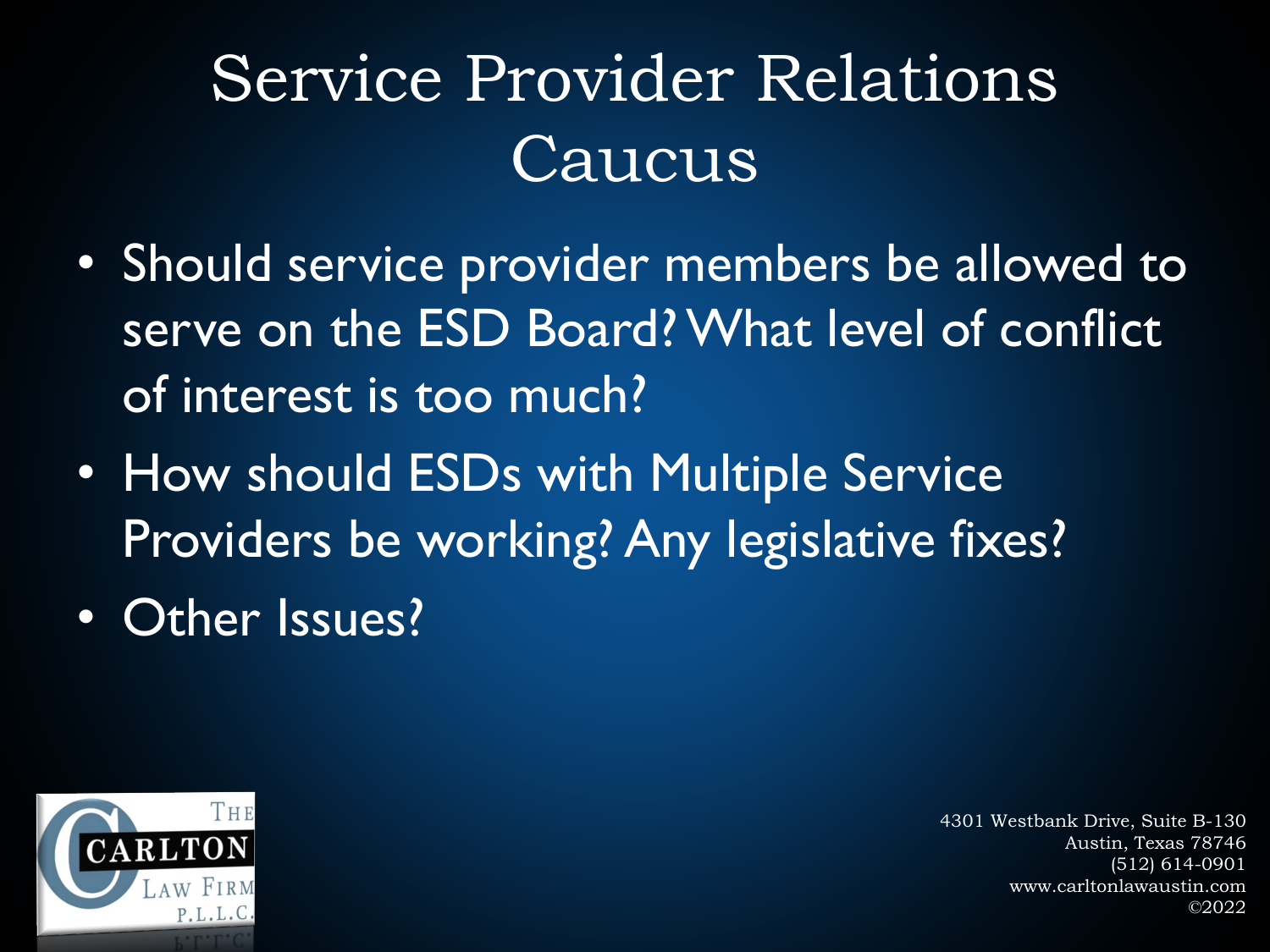# Property Tax Caucus

- Should the Constitutional Cap be changed?
- Should ESDs be able to tax property that is subject to exemptions?
- Should ESDs be able to use De Minimis tax rate calculations?
- Should all ESDs be exempt from 3.5% tax increase limit?
- Other Issues?

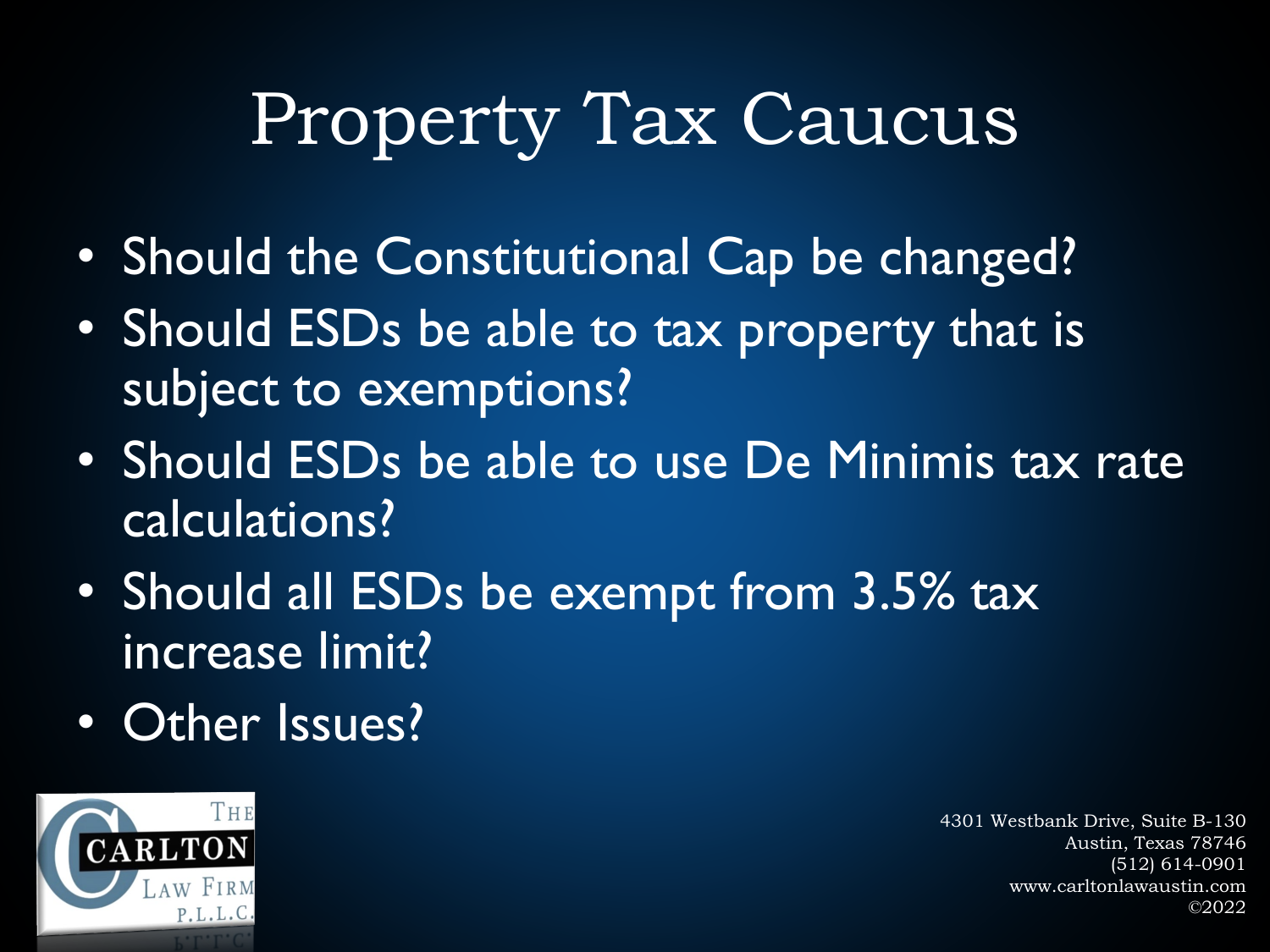### Government Transparency Caucus

- What should the level of oversight on ESDs be from the State? Who should do the overseeing, if any?
- What should the standard be for removal of ESD Commissioners? Any adjustments to the current standards/process?
- Should ESDs be able to spend funds for legislative advocacy?
- Other Issues?

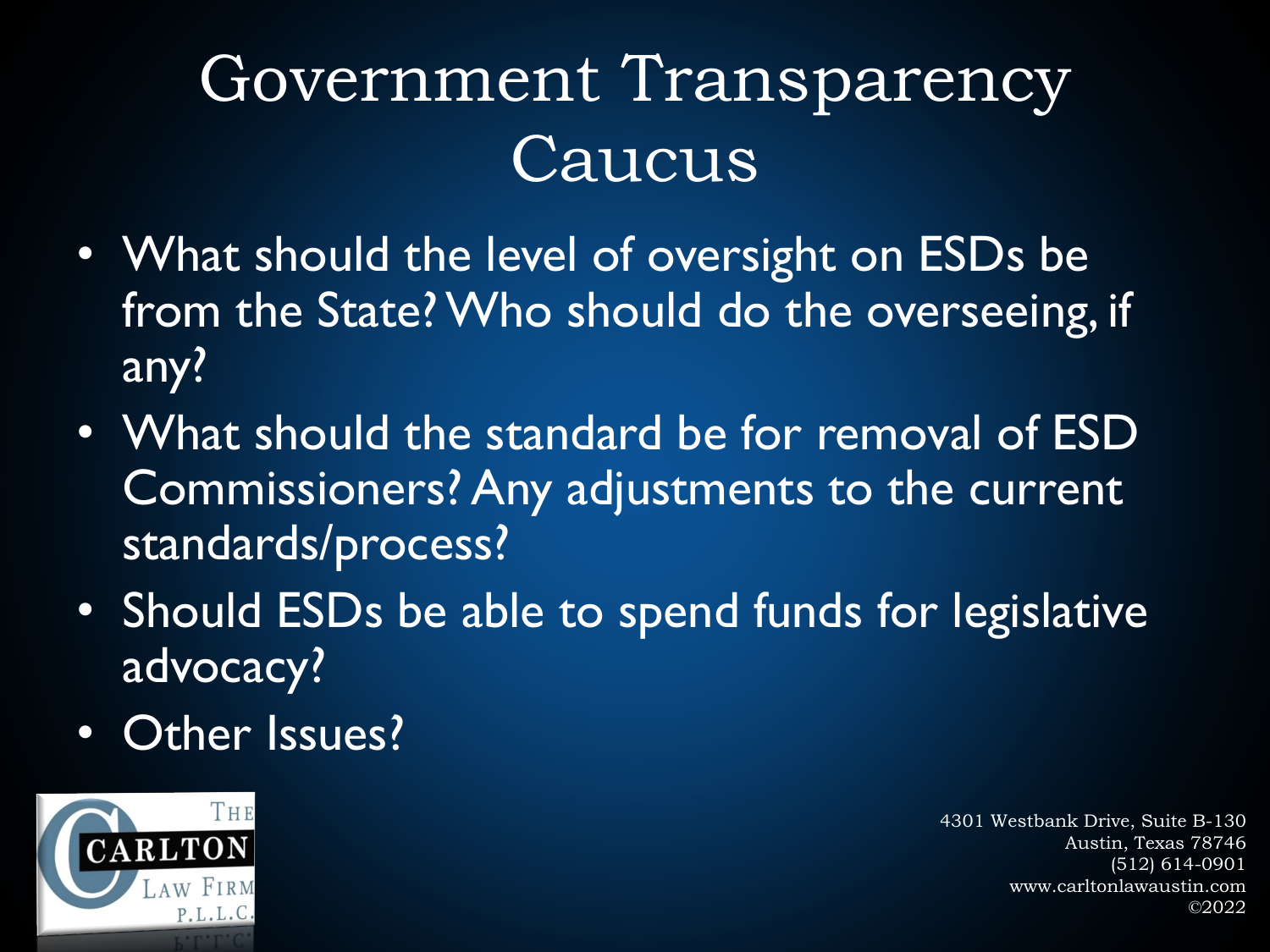# ESD Services Caucus

- Should ESDs continue to provide the types of services they do?
- Should ESDs provide non-emergent services, such as:
	- Mobile Integrated Health Care
	- Fire Flow
	- Regulation of Transport Services
- Other Issues?

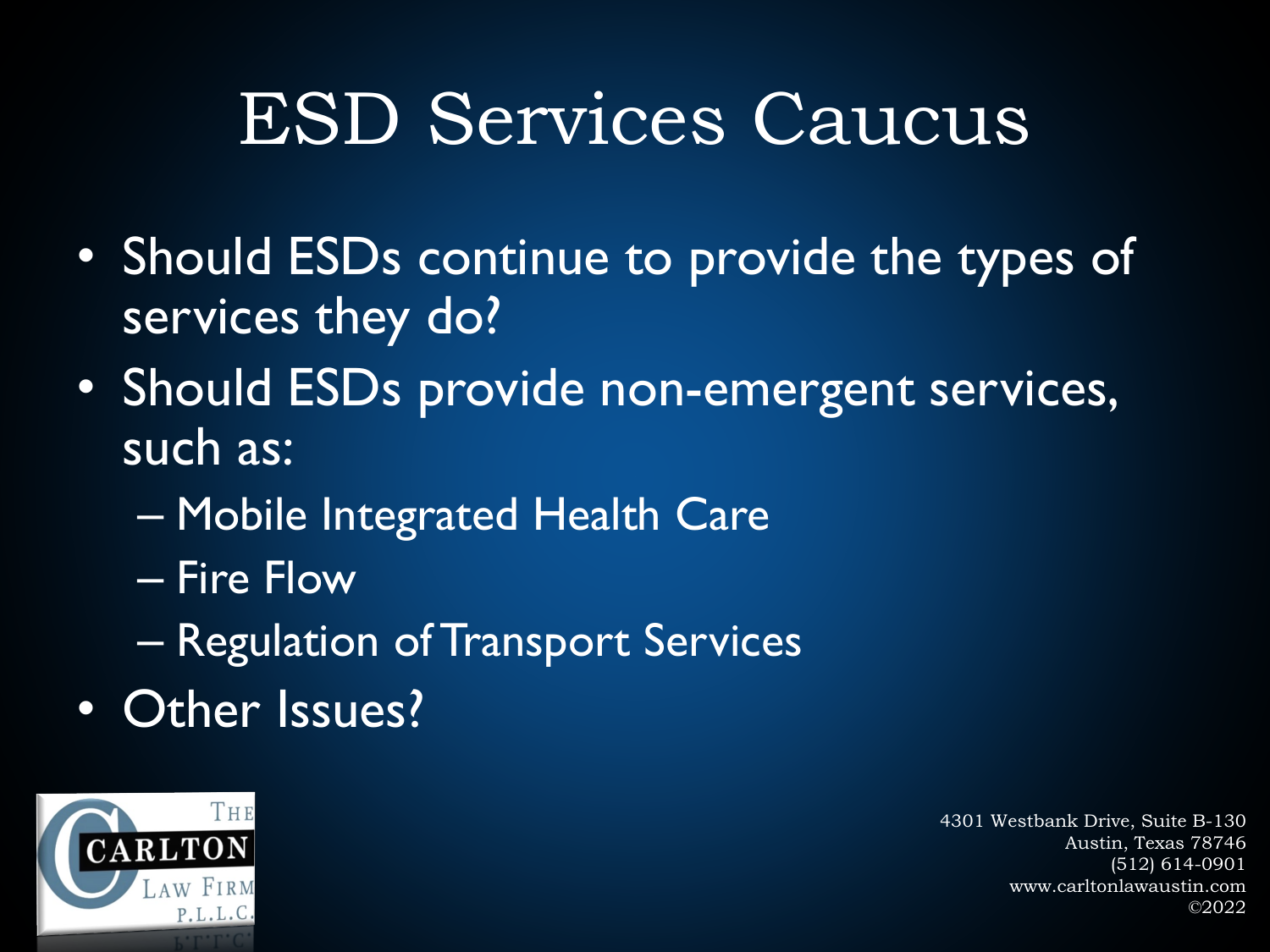#### Presentations

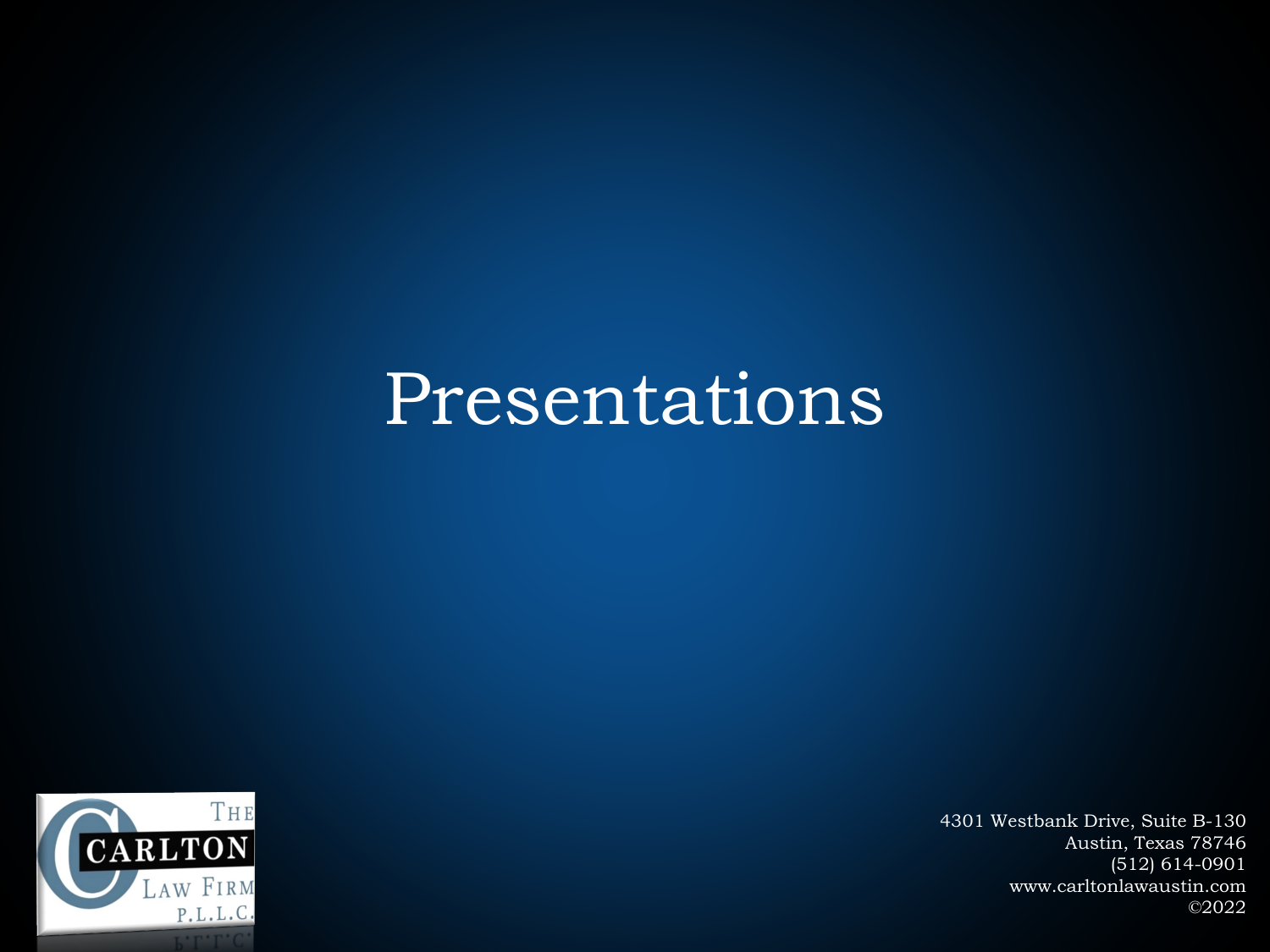## Caucus Presentations

- Each Caucus presents recommendation to **Conferees**
- 3 minutes to present
- 2 questions per presentation
- I follow up question per question
- Presentations End at 4:10PM

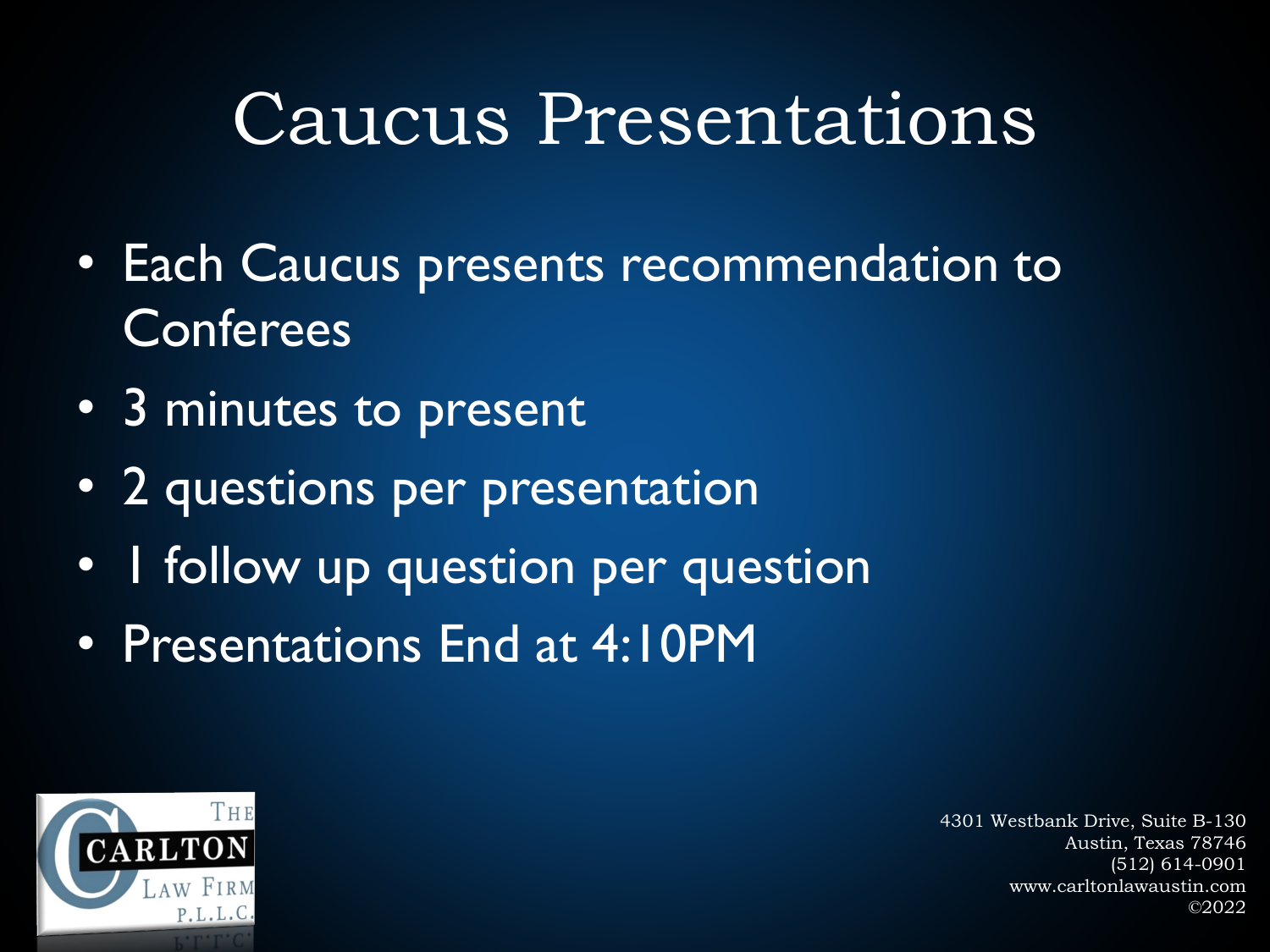#### Debate

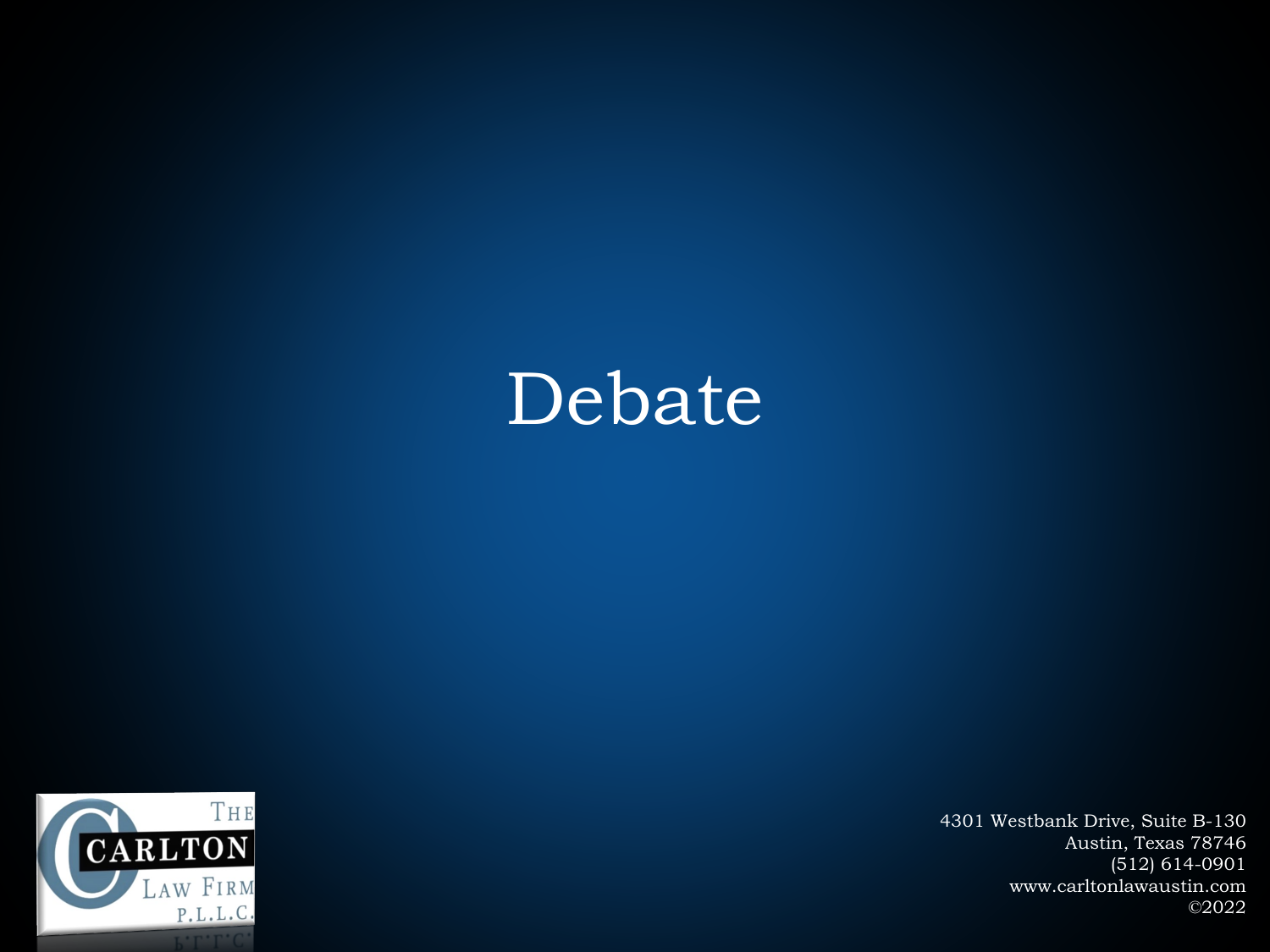### Debate

- Each Conferee may speak for no more than 30 seconds on a single issue
- May not speak on more than one issue
- Debate ends at 4:25PM

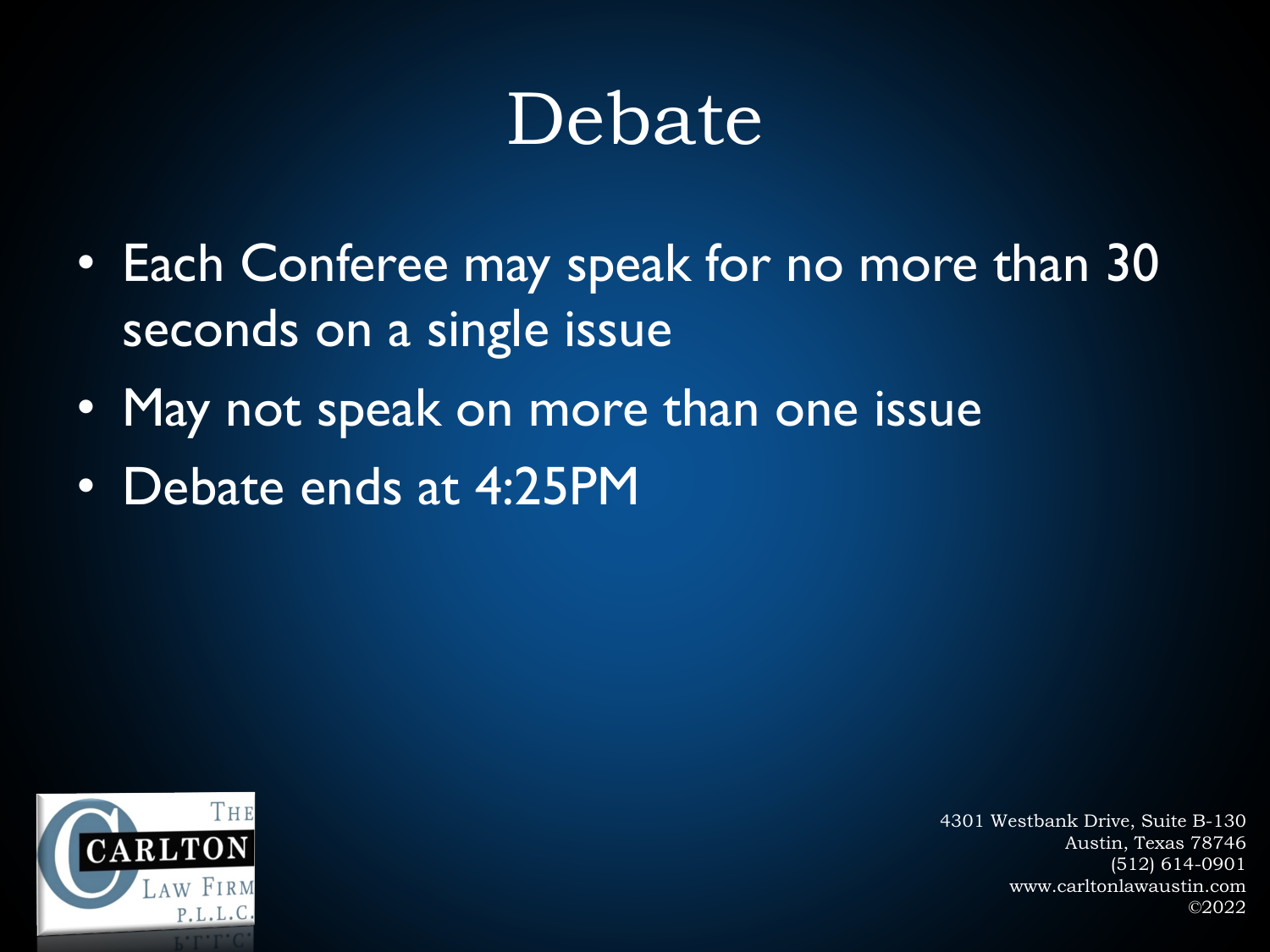# Voting

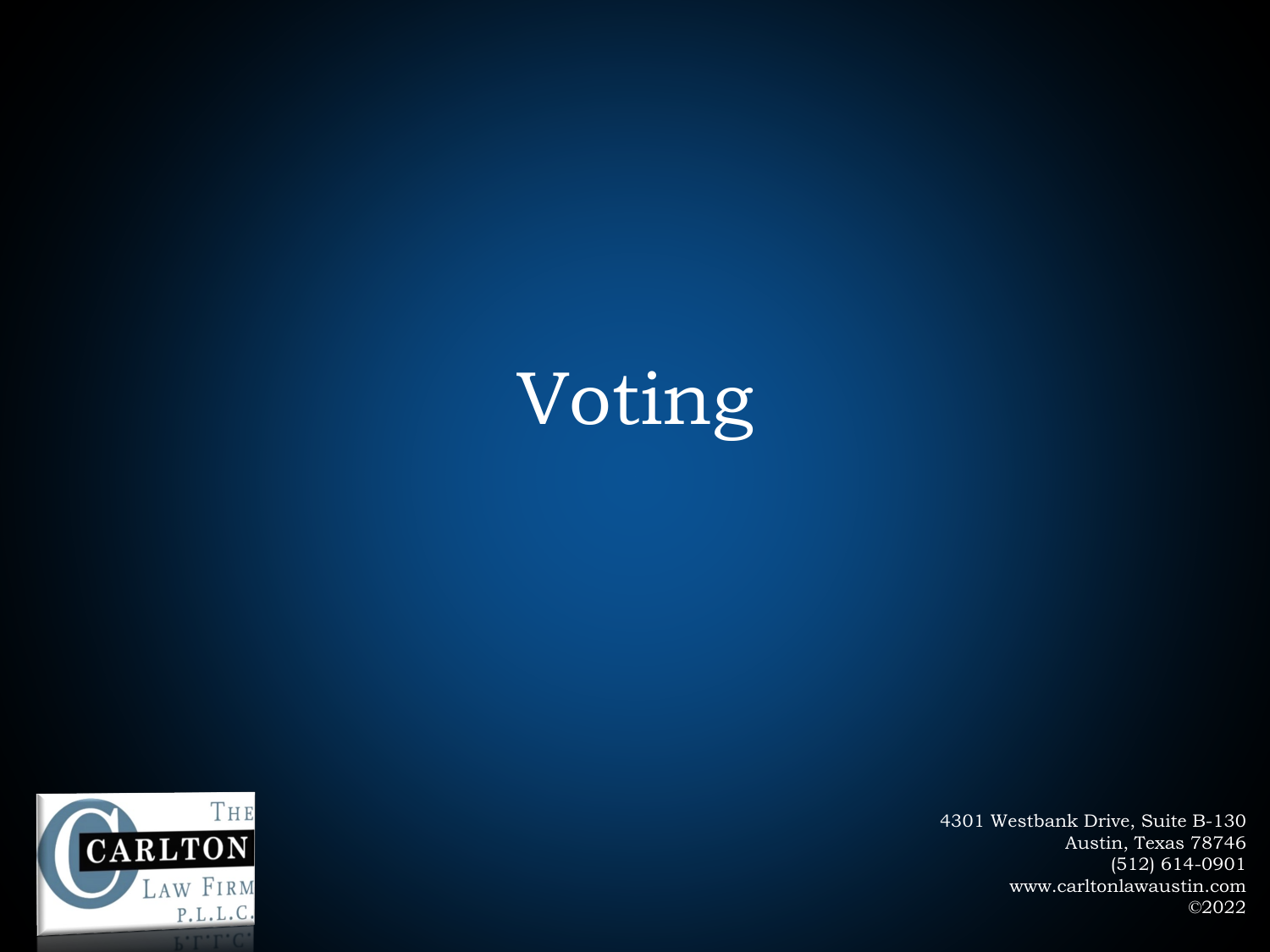# Voting and Ranking

- Each Conferee may vote for 3 issues
- Issues will be ranked based upon total votes received
- Voting Completed by 4:30PM

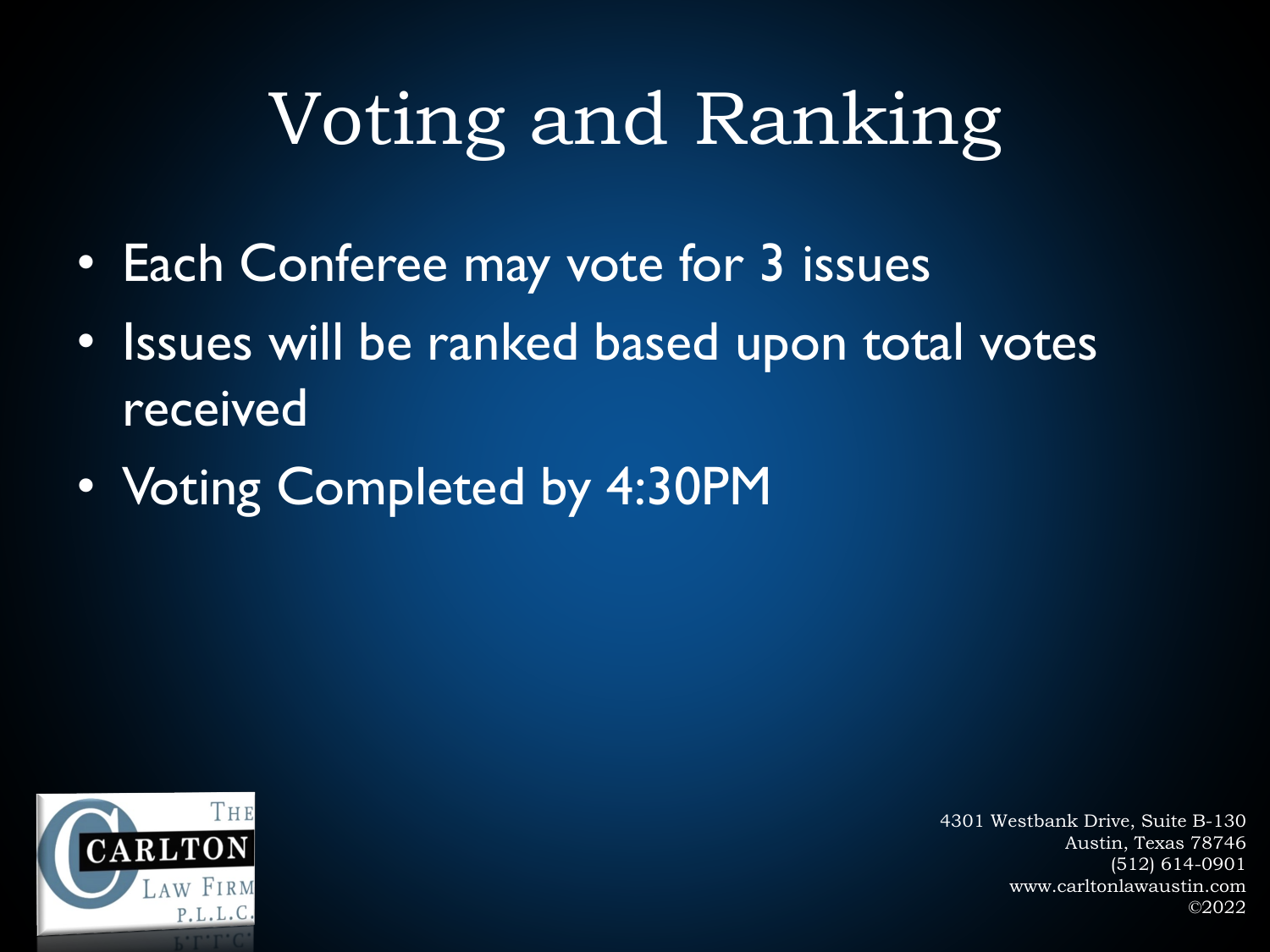# 2020 Ranking of Issues

Votes (x) out of 68 votes (23 voters, 1 undervote)

- 1. Allow repeal of Sales Tax Exemption on utilities for ESDs (14)
- 2. Eliminate ESD Property Tax Cap (12)
- 3. Treat ESDs as special taxing units under original SB 2 proposal (9)
- 4. Tap into Insurance Tax Premiums as revenue source for ESDs (6)
- 5. Provide ESDs with clear authority to provide Mobile Integrated Healthcare (5)
- 6. Protect ESD Sales Tax Authority (5)
- 7. Monitor annexation changes to protect ESDs from City annexation and loss of revenues (4)
- 8. Create protection of property tax funding loss from Recession (Financial Disaster) (3)
- 9. Maintain current Property Tax position (3)
- 10. Protect against municipal opt out by City in an  $ESD(2)$
- 11. Clarify ESD control of services provided within ESD boundaries (2)
- 12. Require Social Media and Information Technology policies (2)
- 13. Clarify mechanism for ESD agreed Boundary adjustments (1)
- 14. Clarify ESD authority to conduct a single sales tax election with non-uniform rates (0)
- 15. Protect ability to conduct elections on May and November uniform election dates (0)
- 16. Address records retention requirements for social media postings (0)
- 17. Add Social Media and Information Technology training (0)

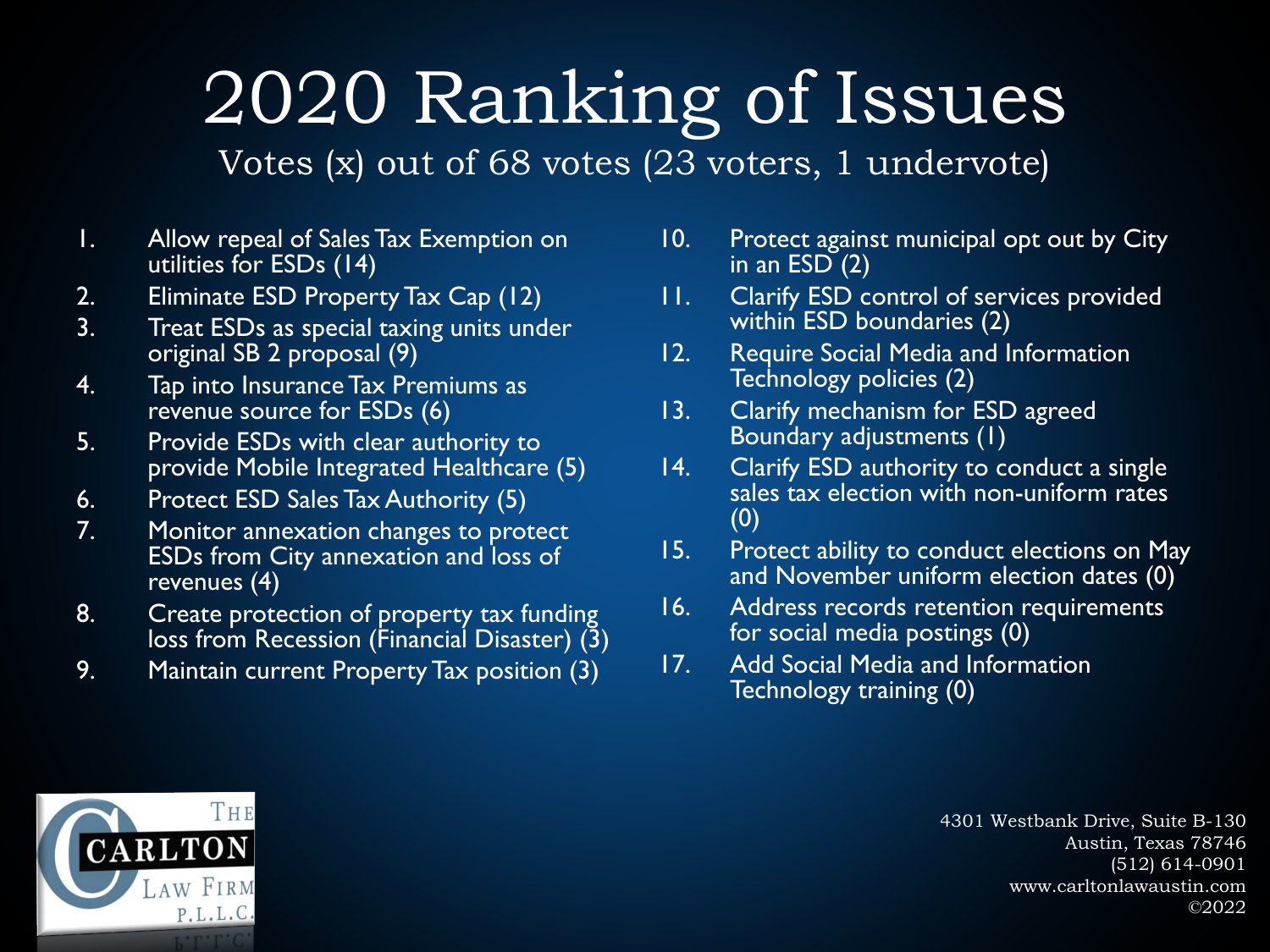# Tally and Reporting

• SAFE-D Staff will tally votes and report results after Conference

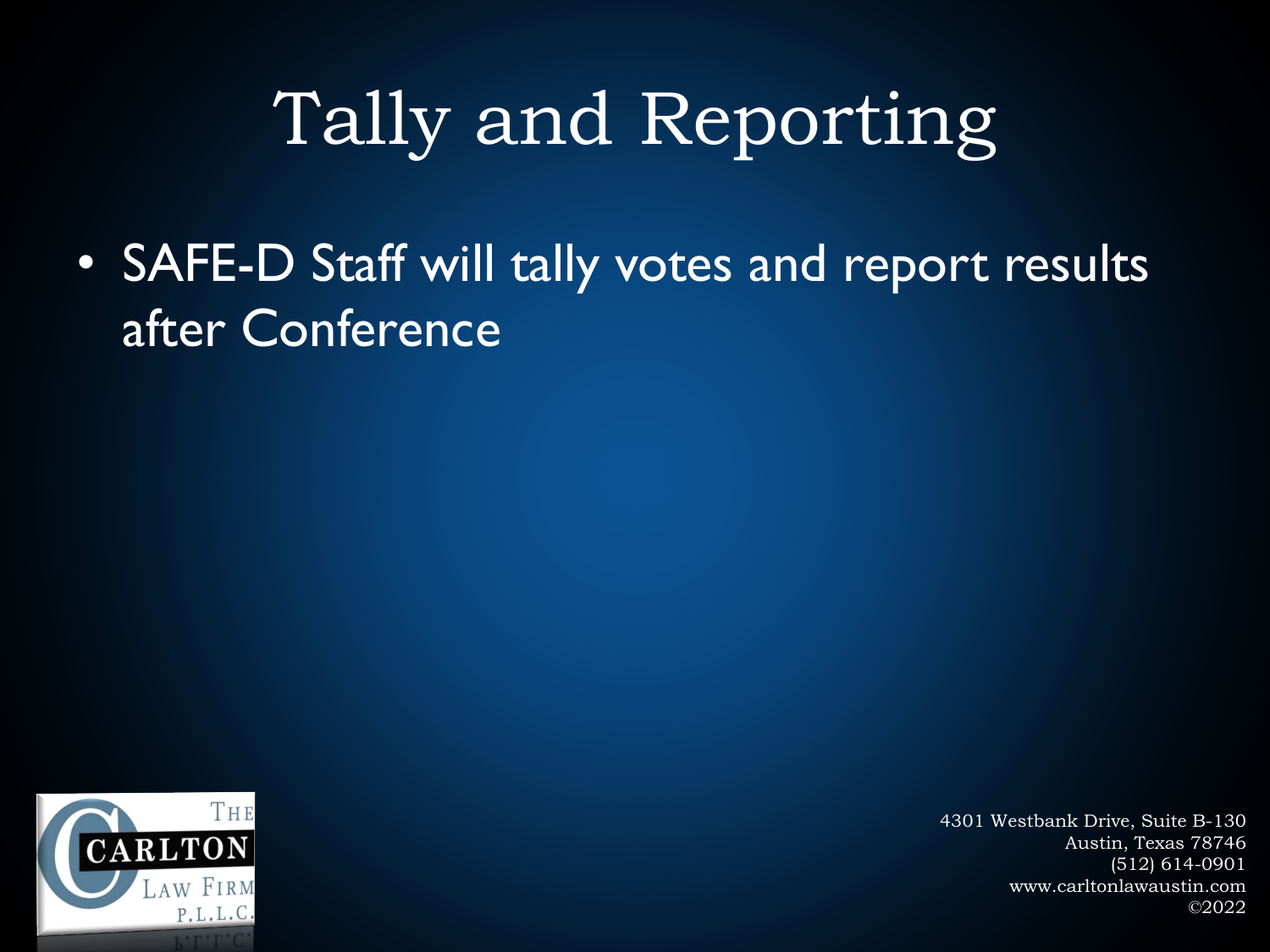# *Online Resource for Legislative Information*

<http://www.capitol.state.tx.us/>